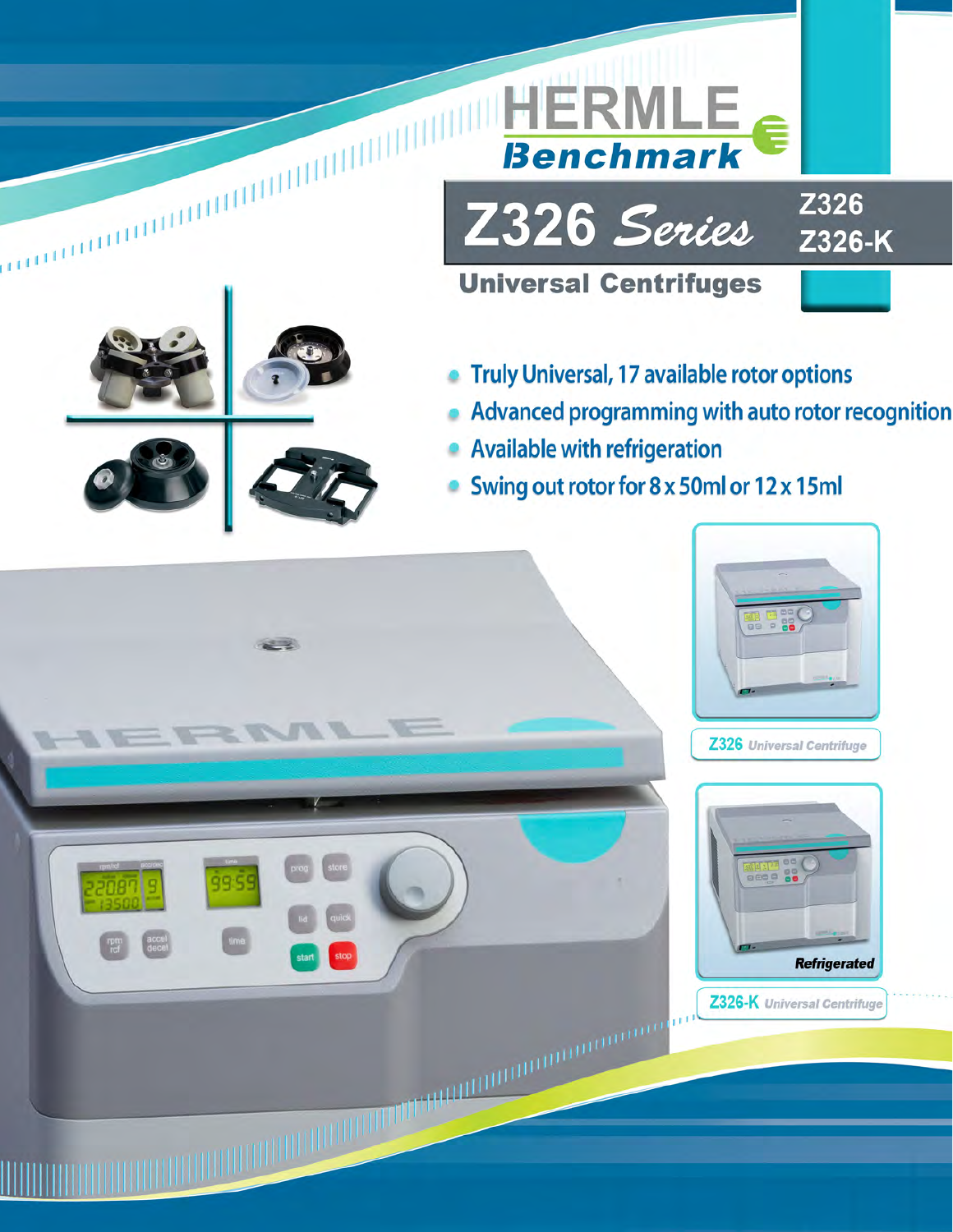

### Z326 Series Summary

Speed up to 18,000 rpm G-Force up to  $23,542 \times g$ Swing Out Capacity: 8 x 50 ml, 12 x 15 ml, 6 x microplates

Angle Rotor Capacity 44 x 1.5/2.0 ml 6 x 50 ml 30 x 15 ml

### Z326 Features

Microprocessor Control Over-speed protection Automatic rotor identification Program Storage (99) Pre-Cool function (Z326-K only) Momentary spin button Imbalance detection Adjustable Accel/Decel Audible end of run alarm

Maintenance free induction drive Motor driven safety lid-lock Quiet operation, less than 62 DB Splash proof display Powerful Refrigeration (Z326-K only)

### Z326 Specifications

| <b>Speed Range:</b>     | 200 to 18,000 rpm      |
|-------------------------|------------------------|
| Max. RCF:               | 23,542 x g             |
| <b>Max Capacity:</b>    | 4 x 100 ml             |
| Timer:                  | up to 99 hr, 59 min.   |
| <b>Dimensions:</b>      | 15.8 x 18.9 x 14.1 in. |
| $(W \times D \times H)$ | 40 x 48 x 36 cm.       |
| Z326-K                  | 15.8 x 27.5 x 14.1 in. |
|                         | 40 x 70 x 36 cm.       |
| Weight:                 | 94.6 lbs (43 kg)       |
| Z326-K                  | 132 lbs (60 kg)        |
| Electrical:             | 120 or 230V, 50/60Hz   |
| <b>Power Draw:</b>      | 455W (Z326-K: 600W)    |
|                         |                        |

Temp Range:  $-20^\circ$  - 40 $^\circ$  C (Z326-K only)



With 17 available rotor options, the Z326 series defines the term "universal". Swinging bucket rotors and high speed angled rotors are available to accept tubes from 0.2ml up to 85ml, making the Z326 series suitable for nearly any laboratory application.

Despite an impressive capacity of up to 4 x 100ml (or 6 x 85ml), the Z326 is surprisingly compact with both the standard air-cooled model and refrigerated model featuring a width of just over 15 inches.

Advanced microprocessor controls allow for instant rotor identification, which automatically converts the rotational speed to the relevant g-force (rcf), preventing the user from setting a speed above the capabilities of the installed rotor. In addition to retrieving saved programs, the easy to use front panel can adjust accel/decel rates, and change the end of run alarm tone.

Ordering Information: Z326\* Z326 Centrifuge (without rotor), 120V Z326-K\* Z326-K Refrigerated Centrifuge (without rotor), 120V

\*115V with US Plug. For 230V (EU Plug), please order -E.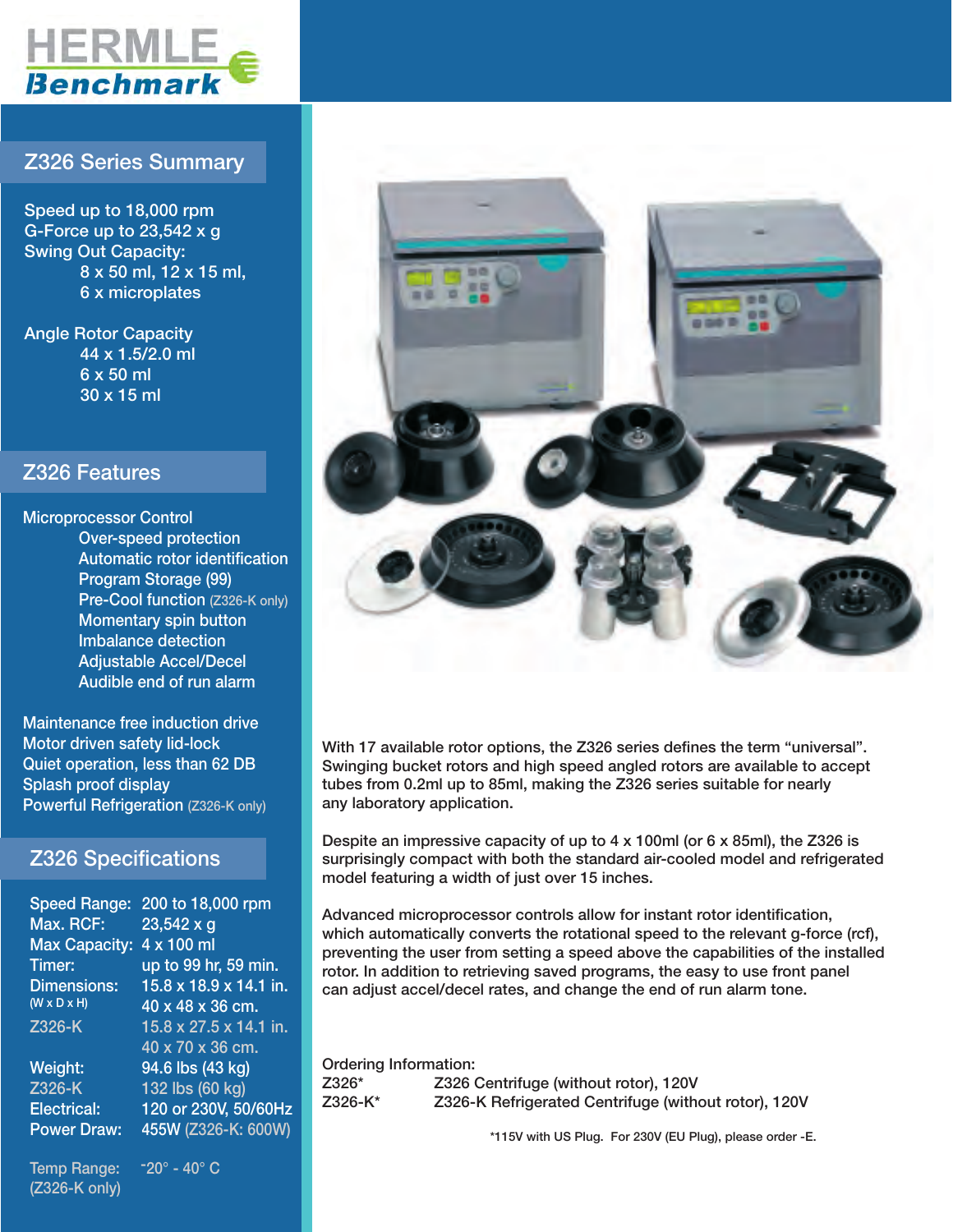## **Universal Swing Out Rotors:**



| Item: Z306-100                   |  |
|----------------------------------|--|
| 4 x 100ml Swing Out Rotor (90°)  |  |
| Max Speed: 4,500 rpm / 3,350 x q |  |
| Accel: 15 sec. / Decel: 15 sec.  |  |
|                                  |  |

| Inserts:       | <b>Tube</b>                 | qty/<br>insert | qty.<br>rotor  |
|----------------|-----------------------------|----------------|----------------|
| Z306-100-A100: | 100ml                       | 1              | $\overline{4}$ |
| Z306-100-A85:  | 85ml                        |                | $\overline{4}$ |
| Z306-100-A50:  | 50 <sub>ml</sub><br>conical |                | 4              |
| Z306-100-A15:  | 15ml<br>conical             | $\overline{2}$ | $\mathsf{R}$   |
| Z306-100-A10:  | 10 <sub>m</sub>             | 7              | 28             |
| Z306-100-A57:  | 5/7ml                       | 7              | 28             |
| Z306-100-A20:  | 1.5/2.0ml                   | 10             | 40             |

\*Inserts sold in 2/pk. Rotor accepts 4 inserts (2 x 2/pk.)



| <b>Item: Z326-100H</b>                                              |
|---------------------------------------------------------------------|
| 4 x 100ml Swing Out Rotor with<br>hermetically sealed buckets (90°) |
| Max Speed: 5,000 rpm / 3,885 x q                                    |
| Accel: 15 sec. / Decel: 15 sec.                                     |
|                                                                     |

#### **Item: Z326-100H-AC** Same as above, **without** buckets

B50 B15

| <b>Inserts</b>  | <b>Tube</b>                 | qty/<br>insert | qty./<br>rotor |
|-----------------|-----------------------------|----------------|----------------|
| Z326-100H-A100: | 100ml                       |                | 4              |
| Z326-100H-A85:  | 85ml                        |                | $\overline{4}$ |
| Z326-100H-A50:  | 50 <sub>ml</sub><br>conical |                | 4              |
| Z326-100H-A15:  | 15ml<br>conical             | $\overline{2}$ | 8              |
| Z326-100H-A10:  | 10 <sub>m</sub>             | $\overline{4}$ | 16             |
| Z326-100H-A57:  | 5/7ml                       | $\overline{4}$ | 16             |
| Z326-100H-A20:  | 1.5/2.0ml                   | 5              | 20             |

\*Inserts for Z326-100H Rotor, sold in 2/pk. Rotor accepts 4 inserts (2 x 2/pk.)

| <b>Buckets</b> | <b>Tube</b>                                                                 | qty/<br><b>Bucket</b> | qty.<br>rotor |
|----------------|-----------------------------------------------------------------------------|-----------------------|---------------|
| Z326-100H-B50  | 50 <sub>ml</sub>                                                            | $\mathcal{P}$         |               |
| Z326-100H-B15  | 15 <sub>ml</sub>                                                            |                       | 12            |
| Z326-100H-BUK  | Hemetically Sealed Buckets (for<br>use with Z326-100H-XXX inserts<br>above) |                       |               |

\*Buckets for Z326-100H-AC rotor, sold in 2/pk. Rotor accepts 4 buckets (2 x 2/pk.)

## **Additional Rotors (Low Speed):**

Z326-100H-AC



**Item: Z326-02MP** Swing Out Rotor 2 x 3 microplates (90°) Max Speed: 4,500 rpm / 2,716 x g Accel: 20 sec. / Decel: 15 sec.

**Inserts** BT1500-A1520: 20 x 1.5ml BT1500-A05: 20 x 0.5ml



Max Speed: 6,000 rpm / 4,427 x g Accel: 13 sec. / Decel: 11 sec.

**Inserts/Adapters** Z206-50-A15: 15ml (conical or round) Z206-50-A57: 5-7ml (12-13mm) Z206-50-A57C: Cushion for 5ml tube



12 x 15ml Angle Rotor (32°) Max Speed: 6,000 rpm / 4,427 x g Accel: 13 sec. / Decel: 11 sec.

**Inserts/Adapters** C3100-ADP: 5-7ml (12-13mm)